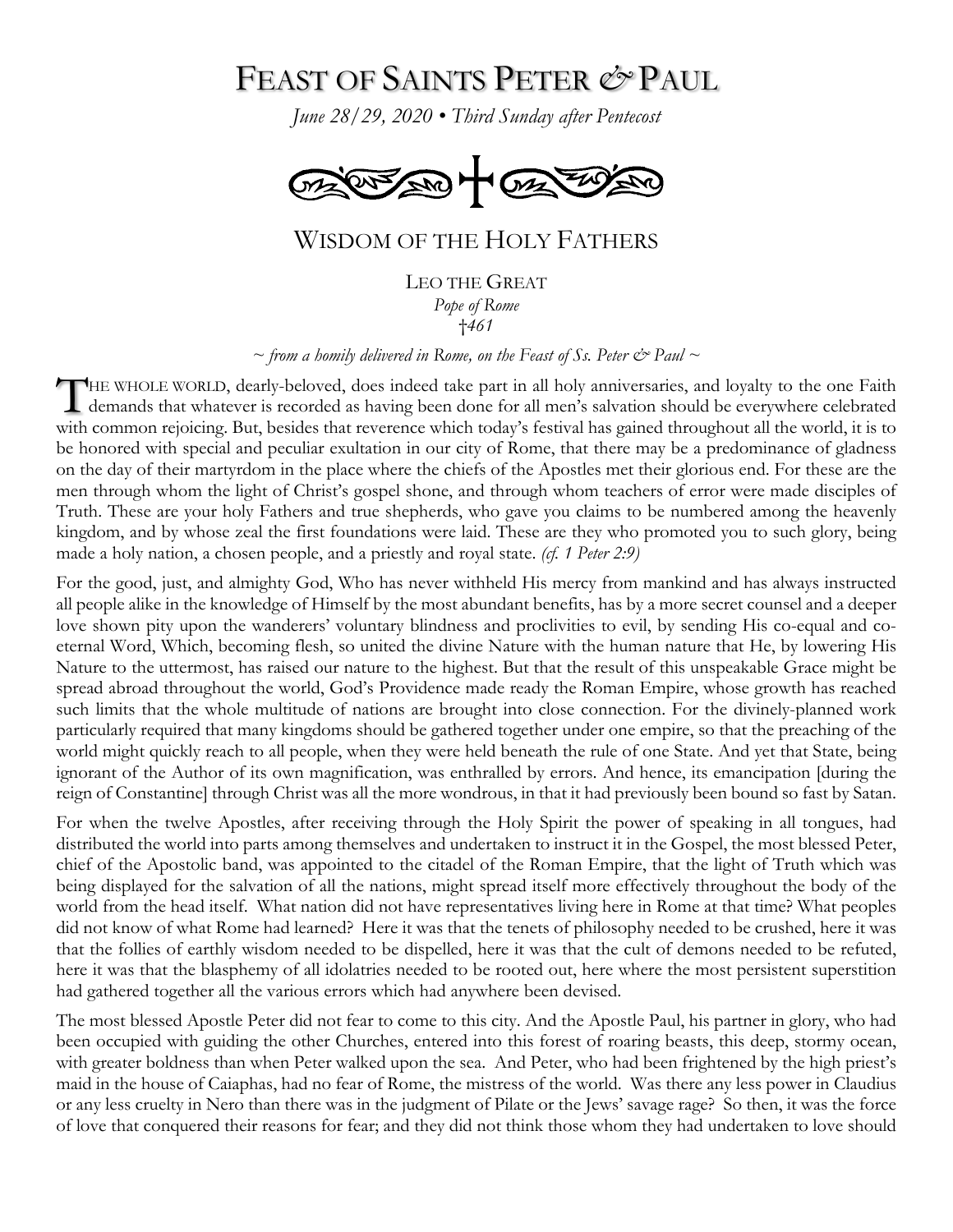be feared. And nothing else was demanded of their earnest purpose than that they should bestow the same food through which they had been enriched, by feeding His sheep whom they did love.

Peter's confidence was also increased by many miraculous signs, by many gifts of grace, and by many proofs of power. Peter had already taught the people who, through circumcision, had believed; he had already founded the Church at Antioch, where first the dignity of the Christian name arose. He had already instructed Pontus, Galatia, Cappadocia, Asia, and Bithynia, in the laws of the Gospel-message; and, not doubting the success of his work and with full knowledge of the short span of his life, he carried the trophy of Christ's Cross into the citadel of Rome, where by the divine ordinance he received the honor of great power and the glory of much suffering.

Afterwards came also Peter's blessed brother-Apostle, Paul, that *chosen vessel, (Acts 9:15)* and the special teacher of the Gentiles; they were brought together at a time when all innocence, all modesty, and all freedom was in jeopardy under the rule of Nero, whose fury, inflamed by excess of all vices, hurled him headlong into such a fiery furnace of madness that he was the first to assail the Christian name with a general persecution, as if God's Grace could be quenched by the death of saints, whose greatest gain it was to win eternal happiness by contempt of this fleeting life. *Precious,* therefore, *in the sight of the Lord is the death of His saints. (Psalm 115:6)* Nor can any degree of cruelty destroy the religion which is founded on the mystery of Christ's Cross. Persecution does not diminish but rather increases the Church, and the Lord's field is clothed with an ever-richer crop, while the grains, which fall singly, spring up and are multiplied a hundred-fold. Hence, how large a progeny have sprung from these two Heaven-sown seeds is shown by the thousands of blessed martyrs, who, rivalling the Apostles' triumphs, have traversed the city far and wide in purpleclad and ruddy-gleaming throngs, and crowned it as with a single diadem of countless gems.

And over this band of martyrs, dearly-beloved, whom God has set forth for our example in patience and for our confirmation in the Faith, there must be rejoicing everywhere in the commemoration of all the saints; but of these two Fathers' excellence we must rightly make our boast in louder joy, for God's Grace has raised them to so high a place among the members of the Church, that He has set them like the twin light of the eyes in the body, whose Head is Christ. Regarding their merits and virtues, which pass all power of speech, we must not make distinctions, because they were equal in their election, alike in their toils, undivided in their death. But as we have proved for ourselves, and our forefathers maintained, we believe, and are certain that, amid all the toils of this life, we must always be assisted in obtaining God's Mercy by the prayers of special interceders, that we may be raised by the Apostles' merits in proportion as we are weighed down by our own sins. Through our Lord Jesus Christ, Who lives and reigns unto ages of ages. Amen.

MARKER HORA

JOHN CHRYSOSTOM *Archbishop of Constantinople* †*407*

 $\sim$  *from a homily on St. Paul's Epistle to the Romans*  $\sim$ 

*The grace of our Lord Jesus Christ be with you all. Amen. (Romans 16:24)*

RETHREN, observe in this verse how we ought to begin and end everything! For in this, blessed Paul laid the **foundation** of the Epistle and established its roof, at the same time praying for the mother of all good things for the Romans and calling the whole of Christ's loving-kindness to their mind. For this is the best proof of a generous teacher: to benefit his learners not by word only, but likewise by prayer, for which cause also the Apostles said, *We will give ourselves continually to prayer, and to the ministry of the word. (Acts 6:4)*

Who is there then to pray over us, since Paul has departed? The answer is: those who are the imitators of Paul. Let us show ourselves worthy of such intercession, that it may not be that we hear Paul's voice here only, but that hereafter, when we are departed, we may be accounted worthy to see that wrestler for Christ. Or rather, if we hear him here, we shall certainly see him hereafter, if not as standing near him, yet see him we certainly shall, glistening near the Throne of the King, where the Cherubim sing the glory, where the Seraphim are flying: there shall we see Paul, with Peter, as a chief and leader of the choir of the Saints, and shall enjoy his generous love. When he was here, he loved mankind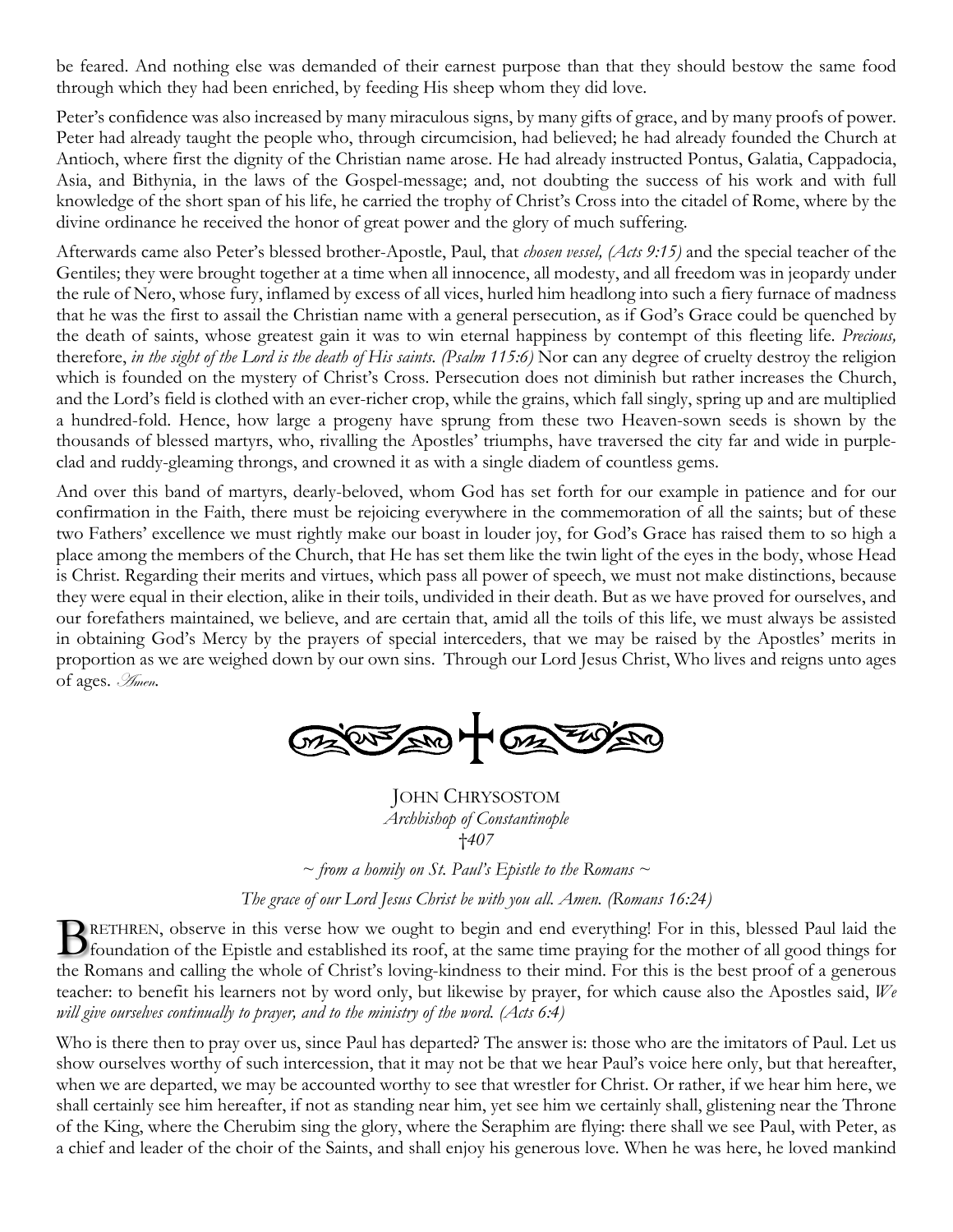so much that he chose to remain here, even when he had the choice of departing and being with Christ. Thus, in heaven much more will he display a warm affection for us. Though there are many reasons for praising Rome, I love that city for its greatness, and its antiquity, and its beauty, and its people, and for its power, and its wealth. But I let all of those things pass and esteem it blessed on this account: that in his lifetime, Paul wrote to the Romans and loved them so and talked with them while he was with us and brought his life to a close there. Wherefore that city is more notable for these things than for all others together. And as a body great and strong, it has as two glistening eyes: the bodies of Saints Peter and Paul. Even when the sun sends forth its rays, the heavens are not as bright as is the city of Rome, sending out these two lights into all parts of the world. From there both Peter and Paul were caught up. Just think, and shudder, at the thought of what a sight Rome will see, when Paul arises suddenly from his earthly deposition, together with Peter, and is lifted up to meet the Lord. *(cf. 1 Thessalonians 4:17)* What a rose will Rome send up to Christ! What two crowns will the city have about it! What golden chains will she be girded with! Therefore, I admire that city, not for its abundant gold, nor for its columns, nor for the other things displayed there, but for these pillars of the Church. Would that it were now granted to me to throw myself around the body of Paul and be riveted to the tomb, and to see the dust of that body that filled up that which was lacking after Christ *(cf. Colossians 1:24),* that bore the marks *(cf. Galatians 6:17),* that sowed the Gospel everywhere; yes, the dust of that body through which he ran to and fro everywhere! The dust of that body through which Christ spoke, and the Light shone forth more brilliant than any lightning, and the voice started out, more awful to the devils than any thunder! Through which he uttered that blessed voice, saying, *I could wish that I myself were accursed and cut off from Christ for the sake of my brethren (Romans 9:3);* that voice through which he spoke *before kings, and was not ashamed (Psalm 118:46);* that voice through which we come to know Paul and through which also we come to know Paul's Master! Thunder is not as awful to us as that voice was to the demons! For if they shuddered at his clothes *(cf. Acts 19:12),* much more did they at his voice. This led them away captive, this cleansed out the world, this put a stop to diseases, cast out vice, lifted the truth on high, had Christ riding upon it, and everywhere went about with Him. And Paul's voice was like the Cherubim, for as Christ is seated upon those Powers, so was He seated upon Paul's tongue. For it had become worthy of receiving Christ, by speaking only those things which were acceptable to Christ and flying as the Seraphim to heights unspeakable! For nothing is more lofty than that voice which says, *For I am sure that neither death, nor life, nor Angels, nor Principalities, nor things present, nor things to come, nor powers, nor height, nor depth, nor anything else in all creation, will be able to separate us from the love of God in Christ Jesus our Lord. (Romans 8:38-39)* What wings does not this discourse seem to you to have? what eyes? It was owing to this that he said, *We are not ignorant of Satan's devices. (2 Corinthians 2:11)* Owing to this, the devils fled– not only at hearing him speak, but even at seeing his garments. This is the mouth through which Christ spoke the great and secret things, greater even than in His own person, through which the Spirit gave those wondrous oracles to the world! For what good thing did not that mouth effect? Devils it drove out, sins it loosed, tyrants it muzzled, philosophers' mouths it stopped, the world it brought over to God, savages it persuaded to learn wisdom, all the whole order of the earth it altered. It disposed things in Heaven also, binding and loosing whom it would, in the other world, according to the authority given to it. *(cf. 2 Corinthians 13:10)*

And a person would not be wrong to call the heart of Paul the heart of the world–a fountain of countless blessings, and a beginning, and element of our life. For the spirit of life was furnished from it and was distributed through the members of Christ, not as being sent forth through arteries, but by a free choice of good deeds. This heart was so large as to take in entire cities and peoples and nations. *For my heart*, he says, *is enlarged. (cf. 2 Corinthians 6:11)* Yet, even the very love that enlarged this heart was a source of affliction and anguish for him. For he says, *Out of much affliction and anguish of heart I wrote to you. (2 Corinthians 2:4)* I desire to see that heart which burned for each one that was lost, which was in travail over the lost [among the Galatians] *(cf. Galatians 4:19),* which saw God–for *the pure in heart shall see God (cf. Matthew 5:8),* which became a Sacrifice–for *a sacrifice to God is a contrite heart (cf. Psalm 50:17),* which was loftier than the heavens, which was wider than the world, which was brighter than the sun's beam, which was warmer than fire, which lived the new life–for he says, *it is no longer I who live, but Christ Who lives in me. (Galatians 2:20)* So, Paul's heart was Christ's heart and a tablet of the Holy Spirit and a book of grace, which trembled for the sins of others, which was counted worthy to love Christ as no other man loved Him: a heart which was most enduring. I desire to see the dust of the hands that were in chains, hands which wrote the divine Scriptures, those hands from which the serpent fell off into the fire. I desire to see the dust of those eyes which were blinded gloriously; which recovered their sight again for the salvation of the world; which even in the body were counted worthy to see Christ; which saw earthly things, yet saw them not; which saw the things which are not seen; which saw not sleep; which were watchful at midnight; which were not effected as eyes are. I also desire to see the dust of those feet which ran through the